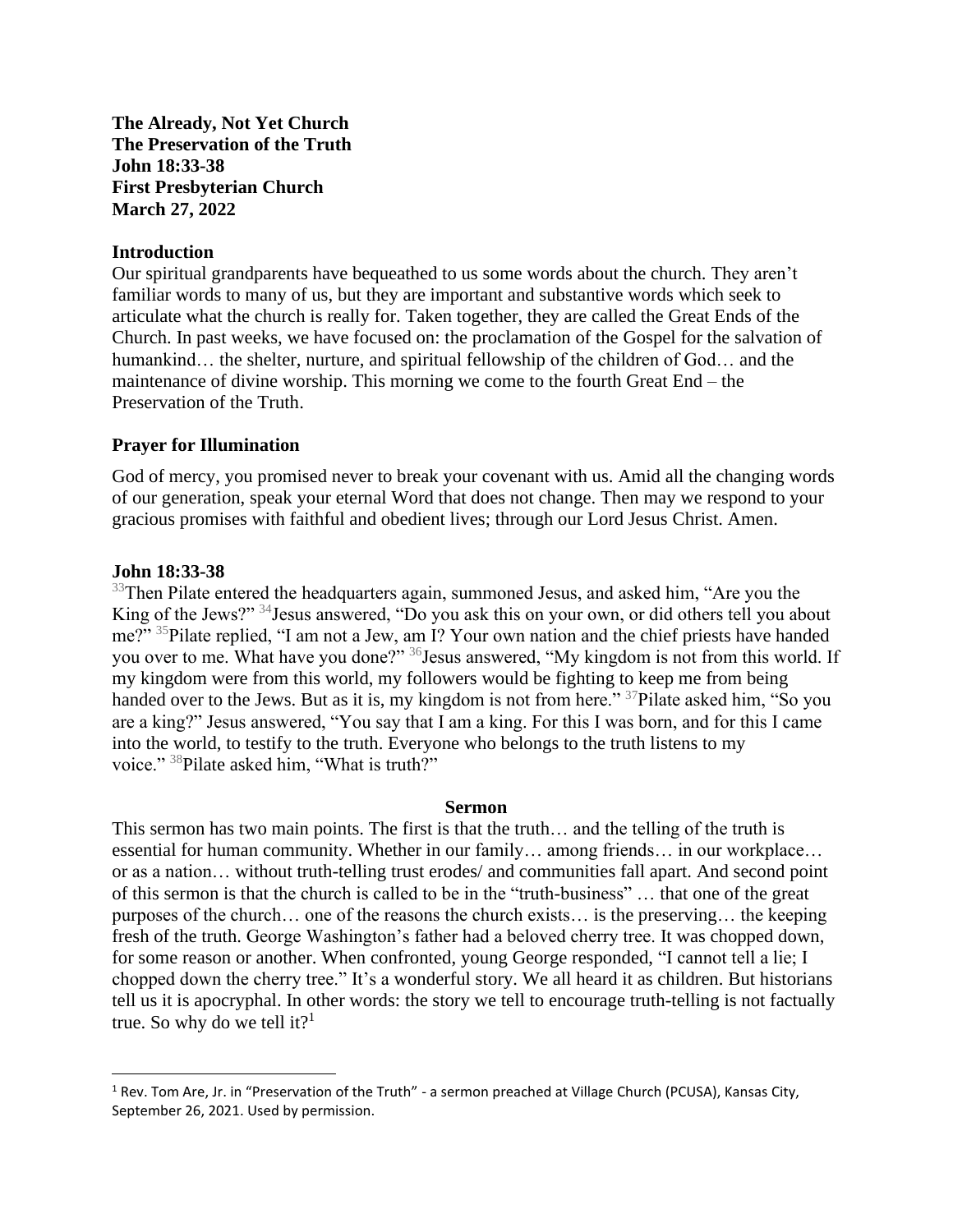Well, one reason we've already heard – we know that telling the truth is essential to community. Without truth-telling there can be no trust... and when folks don't trust each other, communities fall apart. You may remember from the Book of Exodus how God was trying to form a bunch of recently freed Hebrew slaves into a community that could eventually be a blessing to all people. And so, God gives them the Ten Commandments which was God's way of saying, "Look, I have just freed you from slavery, let me tell you how to stay free." And one of the commandments is: "You shall not bear false witness."<sup>2</sup> Truth is the ligament that holds communities together. And so, it should not surprise us that the Christian faith – a faith that is rooted in love for neighbor – in community - should be concerned with the preservation of the truth.

Which I THINK most of you will agree is getting more and more difficult these days. We read just a moment ago how Jesus stood before Pilate… how he said that he had come into the world to testify to the truth… and how Pilate had asked him, "What is truth?" Well, as soon as WE hear that question in OUR day, it seems that time just collapses between the first century and the twenty-first… and Pilate's voice sounds eerily similar to our post-modern, conspiracy-theoryladen culture's voice, perhaps similar even to our voice.<sup>3</sup>

What IS Truth? It's hard to know in these days of alternative facts and competing realities. Most of you have heard what former senator Daniel Patrick Moynihan once said, everyone is entitled to [their] own opinions, but not to [their] own facts." At the time, most folks probably agreed with the senator. But I'm not sure most do now. Today people think that they can create their own facts… and from those facts they create their own truth. I don't want to sound like the old guy pining for a time long ago… but today, more and more people seem to believe that whatever they decide the truth is, is true… regardless of the facts. And the evidence of that… (going back to the importance of truth-telling for human relationships in community…) the evidence of that is seen in the extreme polarization and divisiveness that marks our communal life today. While each one of these Great Ends needs to be translated and reimagined for our day and time, this fourth one calls us to a standard that is truly counter-cultural.

Jesus himself didn't speak much about truth except in the Gospel of John. You remember it was said OF HIM in the first chapter: "And the Word became flesh and lived among us… full of grace and truth."<sup>4</sup> Then, in the eighth chapter, Jesus tells a group of followers, "If you make your home in my word, you are truly my disciples; and you will know the truth, and the truth will make you free."<sup>5</sup> Of course, we hear about truth in the very familiar 14<sup>th</sup> chapter when he says to his disciples, "I am the way, and the truth, and the life."<sup>6</sup> And finally, we hear the word truth again in today's passage: a passage describing the confrontation between Jesus and Pontius Pilate as Jesus is taken to trial before the crucifixion.

Pilate: "So, then, you are a king?" Jesus: "You are the one saying I am a king.

<sup>2</sup> Exodus 20:16

<sup>&</sup>lt;sup>3</sup> Rev. Shannon Kershner in her sermon "The Preservation of the truth," preached to Fourth Presbyterian Church, Chicago, IL., October 4, 2020.

<sup>4</sup> John 1:14

<sup>5</sup> John 8:32

<sup>6</sup> John 14:6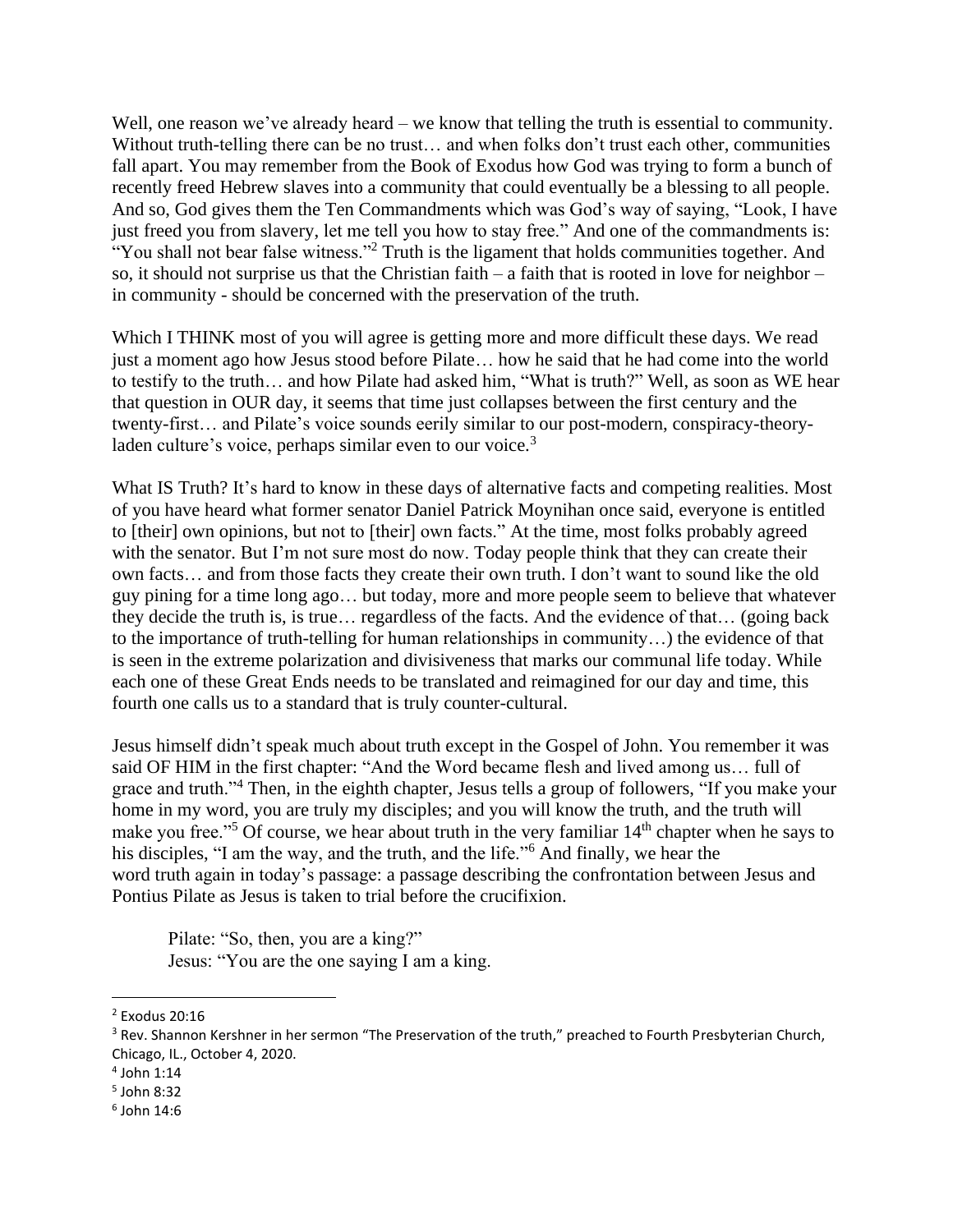The whole reason I was born and the whole reason I came into the world is to bear witness to the truth." Pilate: "What is truth?"

What's really interesting... is that at that moment when Pilate asks, "What is truth?" Jesus just stands there… completely silent. Well, there's a sense, isn't there, that in our day and age we are still standing in that silence, waiting for Jesus' answer… waiting for him to tell us what the truth is.<sup>8</sup> St. Augustine says that human beings are "ravished with love for the truth." In other words, to be human is to be curious and ask all kinds of questions: Who are we? Is there a God? What is of highest value? What can we hope for? What should we do? According to the Enlightenment philosopher, Descartes, the only reliable starting point for finding answers to these questions – for finding truth – is the self... the individual. "I think, therefore I am," he famously said. Before… before the Enlightenment, truth was defined by tradition... by conviction… by belief. But Descartes taught us that truth—capital "T" Truth - is only found in that which is factually true… that which can be known by the self through the senses and logically deduced through reason. But here's the thing: for all the good things Enlightenment has brought us, it has limits – and truth coming only from facts is not the only way we can know something is true. For instance, the Enlightenment taught us to speak of the science of evolution – that's a factual conversation. But a factual conversation will not speak of creation… certainly not creation by a good and loving God… because that is a conversation that is larger than the facts. Another example: Jesus stands before Pilate and soon will be tortured and crucified. These are the facts… and they are important. But knowing these facts is not enough. For unless you could see beyond the facts and know that in this suffering, dying man the love of God was redeeming the world, you won't see what was really happening. That's the truth with a capital T... that's the whole truth. And the whole truth is too big to squeeze into facts.<sup>9</sup>

So, we know some things by fact. But we also know some things by walking a different path… the path of conviction… the path of faith. And that path leads us to the "truth" that this fourth great end of the church calls us to preserve… for us, Truth with a capital T is not discovered in facts derived from the power of reason, but in a person. In the person of Jesus of Nazareth. Remember earlier when I mentioned Jesus' words to his disciples the night before he was crucified. Literally, they are: "I am . . . truth." Literally translated, he said: "I am way, I am truth, and I am life." Not truth in this or that doctrine *about* me… or this or that image *of* me. Evangelical or conservative Christianity is not the truth… neither is liberal or progressive Christianity. Christianity itself is not the truth. Jesus simply says, "I am truth." So, that the truth we are called to discover is found in a person - Jesus of Nazareth… who is the central character in a story about how the God of the cosmos, the Eternal Word, came down to us creatures AS a fellow creature, born in a cold and smelly manger, during a cruel time, into an insignificant town, located in a mighty empire that would set out to destroy him. The truth that we, as church, are called to keep fresh is this affirmation God would choose to empty God's self of power and grandeur in order to pitch a tent among us in Jesus of Nazareth.

<sup>7</sup> John 18:37-38

<sup>&</sup>lt;sup>8</sup> Kershner draws on a sermon by the late K. C. Ptomey, longtime pastor of Westminster Presbyterian Church, Nashville, TN.

<sup>&</sup>lt;sup>9</sup> Are, again.